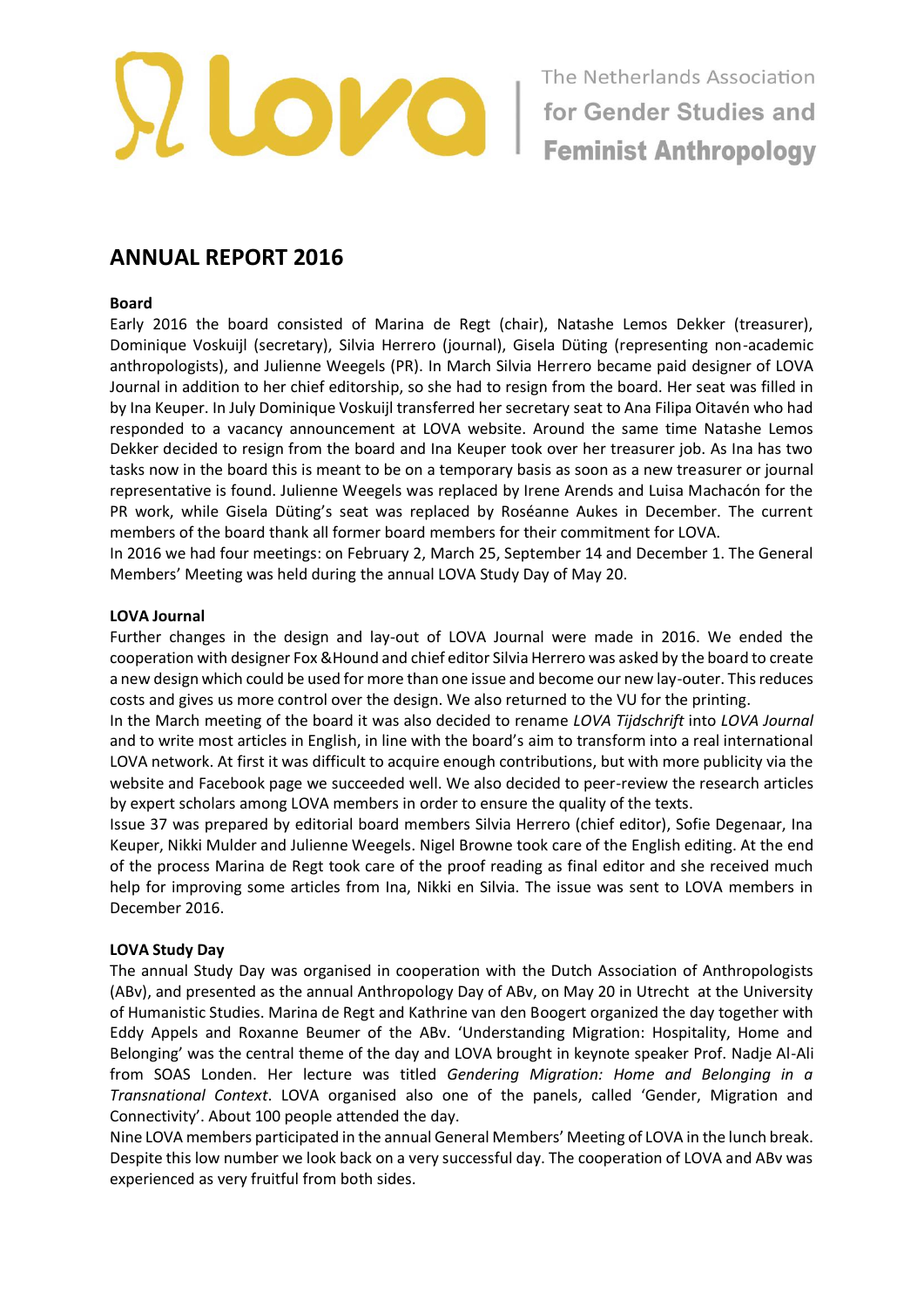## **LOVA International Summer School**

This year the fifth edition of LOVA International Summer School was organized with a new name: LOVA SEE – School of Experimental Education. As before the organisers were Reinhilde Sotiria König as director, in cooperation with Carola Lammers and Nathalie Roos. We also continued the familiar format: easy entry, non-hierarchical, healthy food, and some participants could find a sleeping place in the homes of LOVA members. The venues of the sessions varied more than in the past. We had meetings in University of Amsterdam buildings at Oudemanhuispoort, CEDLA and CREA; next to that we also gathered two days at the interesting and innovative complex 'De Ceuvel' on a former shipyard in Amsterdam North. This was highly valued by the participants, but it also implied extra expenses.

*War, violence, militarism and reconciliation: Ethnographies in Queer, Gender & Feminist Anthropology* was this years' theme of the summer school. We had 16 participants from 12 different countries, among whom two students from Italy, one from France, two from India, one from Pakistan, one from Rwanda. In addition to that we had a Korean student living in Switzerland, someone from the USA living in Qatar, and a student from Iran living in the Netherlands. 14 teachers were involved for the workshops, lectures and tours and all of them did a very good job. The students were very positive about the whole SEE programme.

As various participants could not pay the full fee we had to ask donations from LOVA members. That initiative proved to be successful; the SEE budget could be concluded with a positive net balance. We are really grateful for the gifts!

The aim of the LOVA Summer School has always been to collect and disseminate knowledge of and interest in gender studies and feminist anthropology and by doing so enhancing the reputation of LOVA within and outside the academia. We hoped to attract students and teachers who would become a member of the LOVA association and would become active in our network. We think that we were successful as LOVA Summer School is really widely well-known now. We already received applications for next editions of the Summer School. Unfortunately Reinhilde, Carola and Nathalie decided to end their work after five years. There will not be a Summer School in 2017, also because we will be busy with the International Conference. We hope to find people willing to take over the organization of the Summer School in 2018 and thereafter.

# **Seminar International Women's Day 2016**

In cooperation with We Women Foundation and OneWorldLove we organized a seminar 'Global Voices in Female Leadership' in a classroom of the Oudemanhuispoort building at University of Amsterdam. Three women representatives of respectively OneWorldLove, HIDRA and Dr.Monk gave presentations about ideas and experiences with leadership in international development cooperation organisations. This was followed by a dialogue with the public led by Kiza Magendane about questions like how to speak about solidarity when there is so much diversity among women worldwide and what could be gained by non-European female leadership in NGOs? The discussion with the large (around 80 persons) involved audience was lively.

# **LOVA Photo Competition**

LOVA organized its first biennial photo competition with the theme "Gender in the Field". The activity was initiated by Gisela Düting in 2015, and continued by Irene Arends in 2016. The aim is to gain more publicity for LOVA and to attract a new audience. We were pleased to receive 17 photos from field research of nine different photographers. The jury consisted of Hanneke van Beek (photographer) and Reinhilde Sotiria König. Abu Ahasan won with his photo featuring street children train surfing in Bangladesh. The jury report was published on the website and in LOVA Journal 37.

The winning picture was printed on 500 postcards. They have been sent to all members together with the LOVA Journal, and they are handed out at LOVA events.

Besides the jury award there was also an audience award for the photo with the most Facebook likes. For the event, there was a special photo album created on Facebook exhibiting the participating photos with an explanatory text. The audience award was won by the NGO Women Win. The winners of both the jury award and the audience award received a two-year free LOVA membership and a publication in our journal. We plan to make the photo competition a bi-annual recurring event.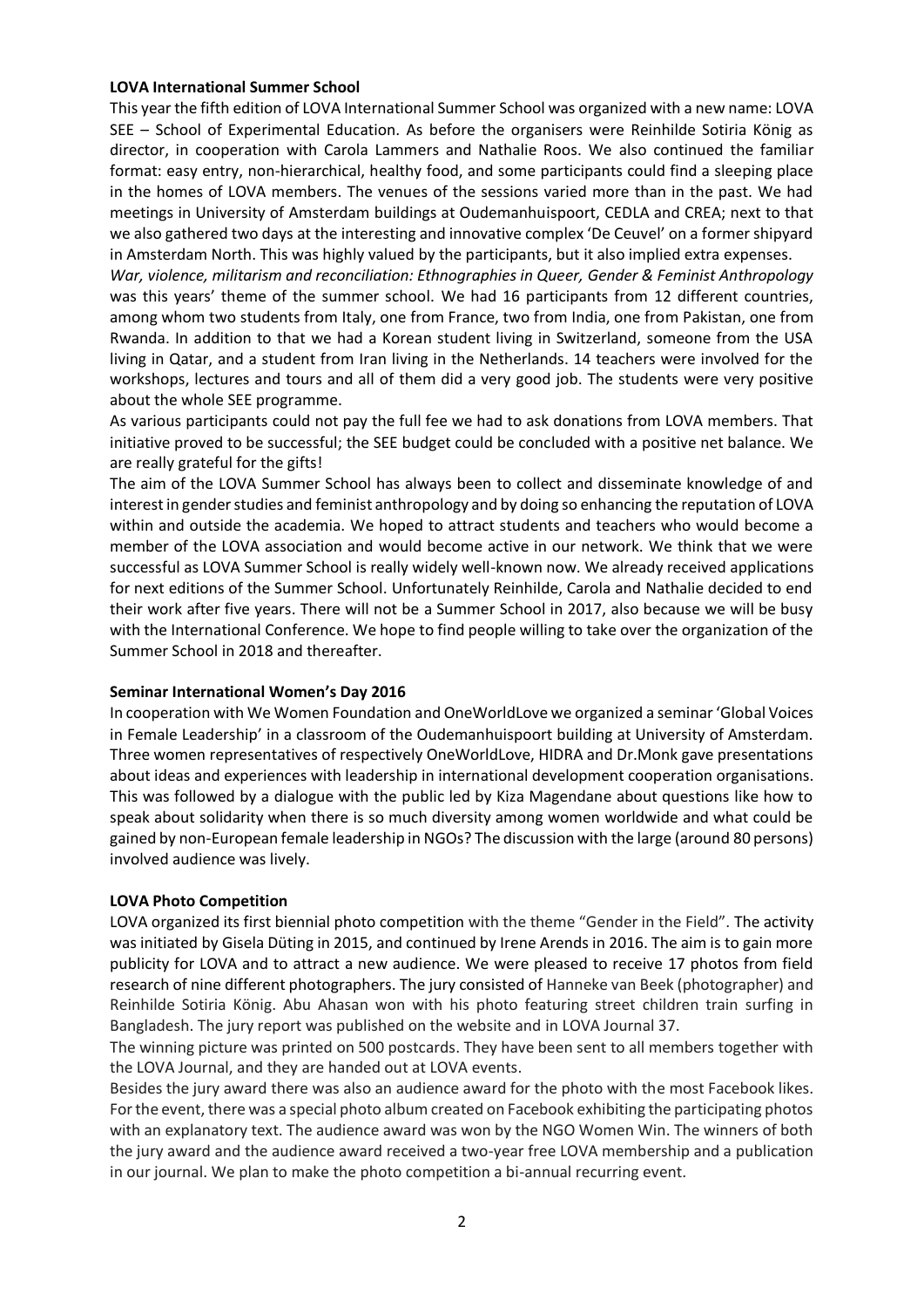# **LOVA Marjan Rens Master's Thesis Award**

As the Thesis Award is presented every other year we distributed in 2016 the call for submission of theses for the prize of 2017 via the LOVA Mail Service, as well as among the anthropology departments of Dutch universities, on the website and our Facebook page. The deadline was set on February 1, 2017.

#### **LOVA Mail Service**

In the first months of 2016 we did not sent as much messages via the LOVA Mail Service, LMS, as usual. This was due to problems with introducing a new mailing system. We used to send LMS messages from the private e-mail address of board member Annelou Ypeij and we wanted to professionalize the LMS by sending the messages from the mailbox connected with the LOVA website. Ultimately we discovered that the mailboxes of our website could not be used for group mailings. As we were not able to solve the problem we decided to send LMS messages from the private mailbox of our new secretary Filipa Oitavén as long as necessary and to transform to a new website provider, as explained in the next paragraph.

#### **Public Relations**

Regarding our PR in 2016, the focus of attention has mainly been our Facebook page which was started in 2015. We have gone from 576 page likes in January to 813 page likes at the end of the year. We drastically augmented the number of posts we published on our Facebook page (varying from article links and vacancy announcements to the promotion of LOVA and non-LOVA events) to strengthen the interaction with LOVA members, but above all, to become visible to non-members with an interest in feminist anthropology. The average reach (the number of people that see a post) has increased over the year from 22 to 154. These numbers continue to grow in 2017.

We furthermore decided to redesign the LOVA website, which for a long time had been managed by Arjan Parie of Pardon as webmaster and Silvia Herrero as LOVA board member. When looking for possibilities to use the mailboxes of the website for the LMS (see previous section) it became clear that the Content Management System (CMS) of Joomla was outdated and we also wanted a more coherent presence linking the new website more directly with the activity on Facebook and also Instagram. At the end of 2016 four web designers were invited to present a plan with a budget of the costs for a new fashionable website with good working mailboxes. Luisa Machacón took responsibility for the contacts with the web designers.

In the spring a new PR flyer about LOVA was produced and distributed at the annual Anthropology Day of ABv and LOVA in May. It was also distributed among anthropology departments of Dutch universities and sent to all LOVA members in December together with the LOVA Journal issue 37.

#### **Finances**

In 2016 LOVA had a large loss because we did not receive much membership fees and had to pay higher printing costs than expected for issue 36 of LOVA Journal. After the failure of collecting most of the membership fees by a collective direct debit batch at the end of 2015 we decided not to use this system anymore in 2016. Only at the end of 2016 members were asked to pay the membership fee of 2016 and of 2017 directly to our bank account. The budget of the summer school could be concluded with a small profit, while the annual LOVA Study Day had a loss as we paid 500 euro to ABv who took the responsibility for all other costs of the organization of our collective Anthropology Day of May 20th. PR costs were largely spent on website hosting and for printing the PR flyer of May and the postcard of the winning picture of the LOVA Photo Competition 2016 in November. In the rubric of organization costs we ordered not only the costs of the ING bank account but also extra costs for help to set up the direct debit collection of December 2015 and farewell flowers for outgoing board members.